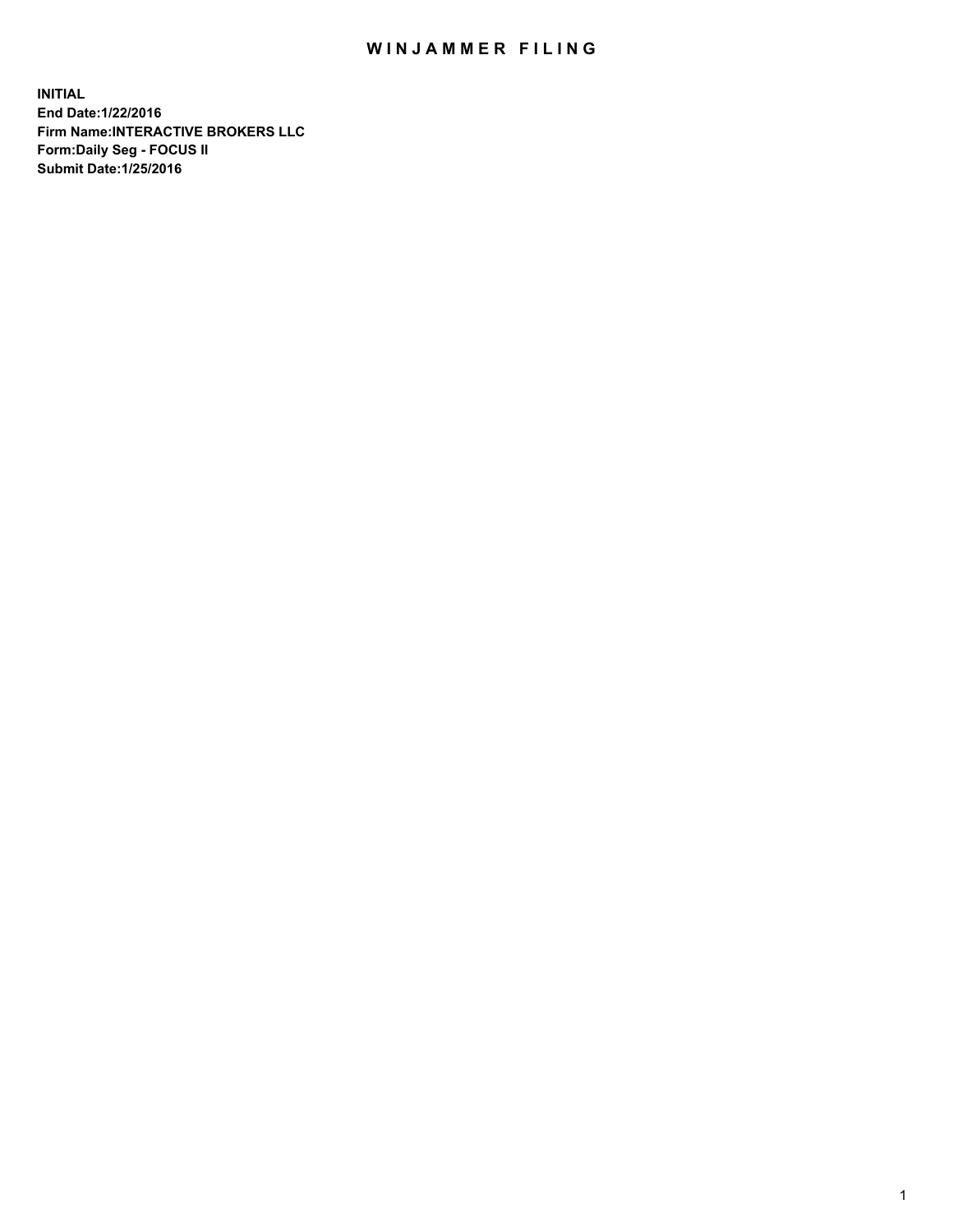## **INITIAL End Date:1/22/2016 Firm Name:INTERACTIVE BROKERS LLC Form:Daily Seg - FOCUS II Submit Date:1/25/2016 Daily Segregation - Cover Page**

| Name of Company<br><b>Contact Name</b><br><b>Contact Phone Number</b><br><b>Contact Email Address</b>                                                                                                                                                                                                                         | <b>INTERACTIVE BROKERS LLC</b><br><b>Alex Parker</b><br>203-618-7738<br>aparker@interactivebrokers.com |
|-------------------------------------------------------------------------------------------------------------------------------------------------------------------------------------------------------------------------------------------------------------------------------------------------------------------------------|--------------------------------------------------------------------------------------------------------|
| FCM's Customer Segregated Funds Residual Interest Target (choose one):<br>a. Minimum dollar amount: ; or<br>b. Minimum percentage of customer segregated funds required:% ; or<br>c. Dollar amount range between: and; or<br>d. Percentage range of customer segregated funds required between:% and%.                        | <u>0</u><br>155,000,000 245,000,000<br>0 <sub>0</sub>                                                  |
| FCM's Customer Secured Amount Funds Residual Interest Target (choose one):<br>a. Minimum dollar amount: ; or<br>b. Minimum percentage of customer secured funds required:%; or<br>c. Dollar amount range between: and; or<br>d. Percentage range of customer secured funds required between: % and %.                         | <u>0</u><br>80,000,000 120,000,000<br><u>00</u>                                                        |
| FCM's Cleared Swaps Customer Collateral Residual Interest Target (choose one):<br>a. Minimum dollar amount: ; or<br>b. Minimum percentage of cleared swaps customer collateral required:%; or<br>c. Dollar amount range between: and; or<br>d. Percentage range of cleared swaps customer collateral required between:% and%. | <u>0</u><br>0 <sub>0</sub><br>0 <sub>0</sub>                                                           |

Attach supporting documents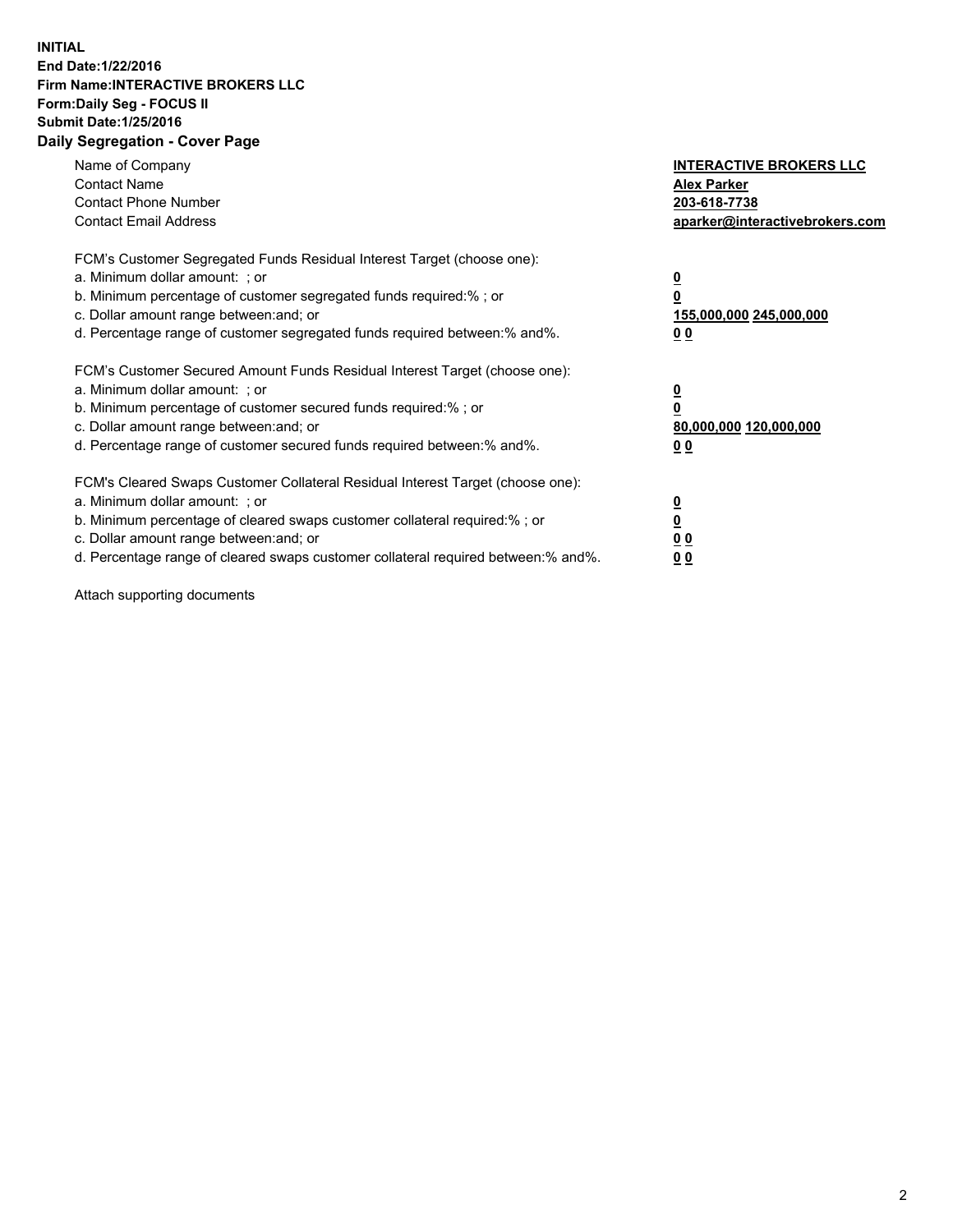## **INITIAL End Date:1/22/2016 Firm Name:INTERACTIVE BROKERS LLC Form:Daily Seg - FOCUS II Submit Date:1/25/2016 Daily Segregation - Secured Amounts**

|     | Foreign Futures and Foreign Options Secured Amounts                                         |                                    |
|-----|---------------------------------------------------------------------------------------------|------------------------------------|
|     | Amount required to be set aside pursuant to law, rule or regulation of a foreign            | $0$ [7305]                         |
|     | government or a rule of a self-regulatory organization authorized thereunder                |                                    |
| 1.  | Net ledger balance - Foreign Futures and Foreign Option Trading - All Customers             |                                    |
|     | A. Cash                                                                                     | 343,820,847 [7315]                 |
|     | B. Securities (at market)                                                                   | $0$ [7317]                         |
| 2.  | Net unrealized profit (loss) in open futures contracts traded on a foreign board of trade   | 3,271,965 [7325]                   |
| 3.  | Exchange traded options                                                                     |                                    |
|     | a. Market value of open option contracts purchased on a foreign board of trade              | 89,052 [7335]                      |
|     | b. Market value of open contracts granted (sold) on a foreign board of trade                | -203,626 [7337]                    |
| 4.  | Net equity (deficit) (add lines 1.2. and 3.)                                                | 346,978,238 [7345]                 |
| 5.  | Account liquidating to a deficit and account with a debit balances - gross amount           | <b>136,375</b> [7351]              |
|     | Less: amount offset by customer owned securities                                            | 0 [7352] 136,375 [7354]            |
| 6.  | Amount required to be set aside as the secured amount - Net Liquidating Equity              | 347,114,613 [7355]                 |
|     | Method (add lines 4 and 5)                                                                  |                                    |
| 7.  | Greater of amount required to be set aside pursuant to foreign jurisdiction (above) or line | 347,114,613 [7360]                 |
|     | 6.                                                                                          |                                    |
|     | FUNDS DEPOSITED IN SEPARATE REGULATION 30.7 ACCOUNTS                                        |                                    |
| 1.  | Cash in banks                                                                               |                                    |
|     | A. Banks located in the United States                                                       | 500,149 [7500]                     |
|     | B. Other banks qualified under Regulation 30.7                                              | 0 [7520] 500,149 [7530]            |
| 2.  | Securities                                                                                  |                                    |
|     | A. In safekeeping with banks located in the United States                                   | 377,116,311 [7540]                 |
|     | B. In safekeeping with other banks qualified under Regulation 30.7                          | 0 [7560] 377,116,311 [7570]        |
| 3.  | Equities with registered futures commission merchants                                       |                                    |
|     | A. Cash                                                                                     | $0$ [7580]                         |
|     | <b>B.</b> Securities                                                                        | $0$ [7590]                         |
|     | C. Unrealized gain (loss) on open futures contracts                                         | $0$ [7600]                         |
|     | D. Value of long option contracts                                                           | $0$ [7610]                         |
|     | E. Value of short option contracts                                                          | 0 [7615] 0 [7620]                  |
| 4.  | Amounts held by clearing organizations of foreign boards of trade                           |                                    |
|     | A. Cash                                                                                     | $0$ [7640]                         |
|     | <b>B.</b> Securities                                                                        | $0$ [7650]                         |
|     | C. Amount due to (from) clearing organization - daily variation                             | $0$ [7660]                         |
|     | D. Value of long option contracts                                                           | $0$ [7670]                         |
|     | E. Value of short option contracts                                                          | 0 [7675] 0 [7680]                  |
| 5.  | Amounts held by members of foreign boards of trade                                          |                                    |
|     | A. Cash                                                                                     | 95,585,426 [7700]                  |
|     | <b>B.</b> Securities                                                                        | $0$ [7710]                         |
|     | C. Unrealized gain (loss) on open futures contracts                                         | 9,772,833 [7720]                   |
|     | D. Value of long option contracts                                                           | 89,047 [7730]                      |
|     | E. Value of short option contracts                                                          | -203,616 [7735] 105,243,690 [7740] |
| 6.  | Amounts with other depositories designated by a foreign board of trade                      | $0$ [7760]                         |
| 7.  | Segregated funds on hand                                                                    | $0$ [7765]                         |
| 8.  | Total funds in separate section 30.7 accounts                                               | 482,860,150 [7770]                 |
| 9.  | Excess (deficiency) Set Aside for Secured Amount (subtract line 7 Secured Statement         | 135,745,537 [7380]                 |
|     | Page 1 from Line 8)                                                                         |                                    |
| 10. | Management Target Amount for Excess funds in separate section 30.7 accounts                 | 80,000,000 [7780]                  |
| 11. | Excess (deficiency) funds in separate 30.7 accounts over (under) Management Target          | 55,745,537 [7785]                  |
|     |                                                                                             |                                    |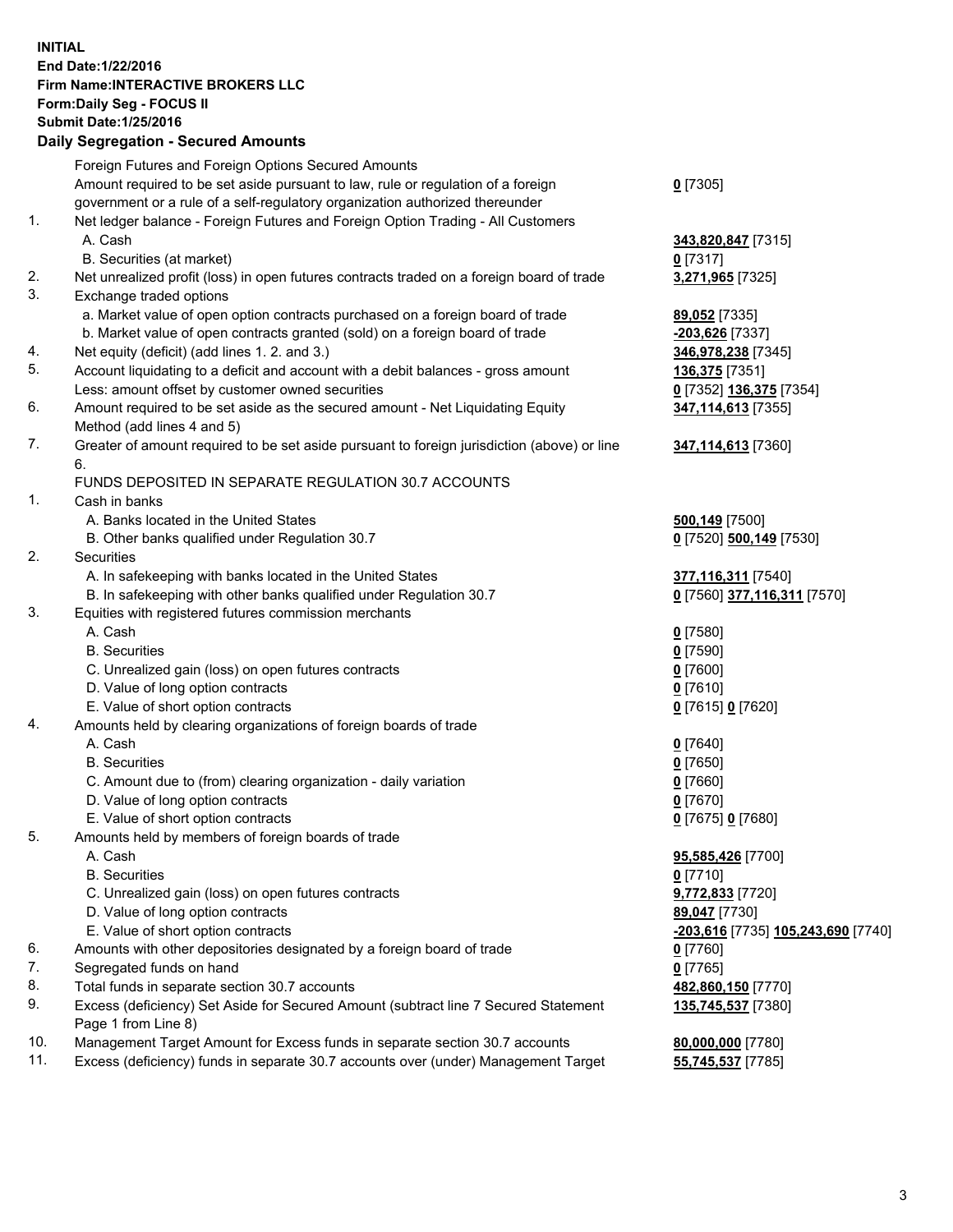**INITIAL End Date:1/22/2016 Firm Name:INTERACTIVE BROKERS LLC Form:Daily Seg - FOCUS II Submit Date:1/25/2016 Daily Segregation - Segregation Statement** SEGREGATION REQUIREMENTS(Section 4d(2) of the CEAct) 1. Net ledger balance A. Cash **2,666,021,288** [7010] B. Securities (at market) **0** [7020] 2. Net unrealized profit (loss) in open futures contracts traded on a contract market **68,288,753** [7030] 3. Exchange traded options A. Add market value of open option contracts purchased on a contract market **97,568,850** [7032] B. Deduct market value of open option contracts granted (sold) on a contract market **-190,696,934** [7033] 4. Net equity (deficit) (add lines 1, 2 and 3) **2,641,181,957** [7040] 5. Accounts liquidating to a deficit and accounts with debit balances - gross amount **890,660** [7045] Less: amount offset by customer securities **0** [7047] **890,660** [7050] 6. Amount required to be segregated (add lines 4 and 5) **2,642,072,617** [7060] FUNDS IN SEGREGATED ACCOUNTS 7. Deposited in segregated funds bank accounts A. Cash **256,931,490** [7070] B. Securities representing investments of customers' funds (at market) **1,534,616,654** [7080] C. Securities held for particular customers or option customers in lieu of cash (at market) **0** [7090] 8. Margins on deposit with derivatives clearing organizations of contract markets A. Cash **86,596,191** [7100] B. Securities representing investments of customers' funds (at market) **1,059,704,937** [7110] C. Securities held for particular customers or option customers in lieu of cash (at market) **0** [7120] 9. Net settlement from (to) derivatives clearing organizations of contract markets **-11,401,400** [7130] 10. Exchange traded options A. Value of open long option contracts **97,552,499** [7132] B. Value of open short option contracts **-190,680,607** [7133] 11. Net equities with other FCMs A. Net liquidating equity **0** [7140] B. Securities representing investments of customers' funds (at market) **0** [7160] C. Securities held for particular customers or option customers in lieu of cash (at market) **0** [7170] 12. Segregated funds on hand **0** [7150] 13. Total amount in segregation (add lines 7 through 12) **2,833,319,764** [7180] 14. Excess (deficiency) funds in segregation (subtract line 6 from line 13) **191,247,147** [7190] 15. Management Target Amount for Excess funds in segregation **155,000,000** [7194]

16. Excess (deficiency) funds in segregation over (under) Management Target Amount Excess

**36,247,147** [7198]